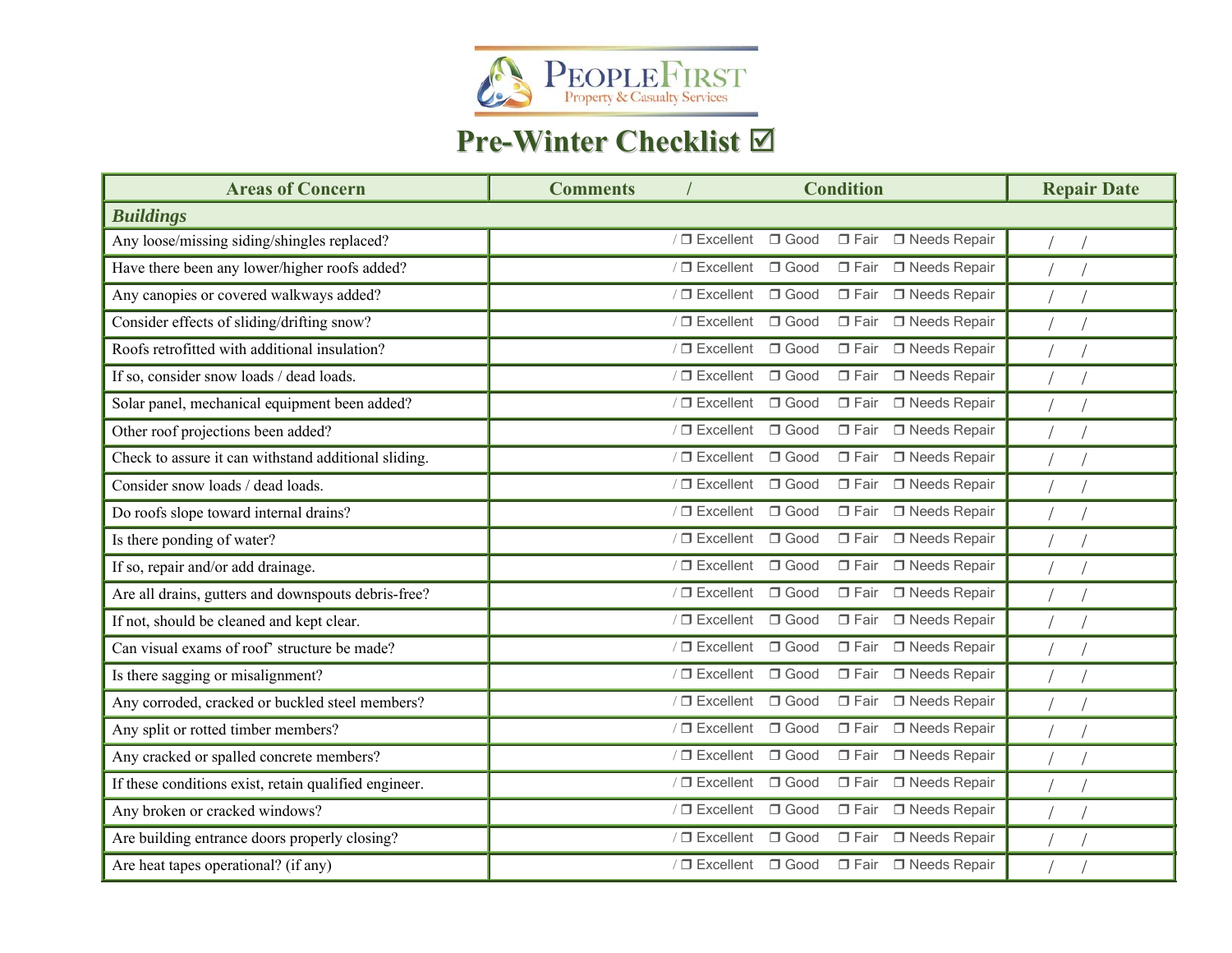| <b>Areas of Concern</b>                             | <b>Comments</b> |                         |             | <b>Condition</b> |                       | <b>Repair Date</b> |  |
|-----------------------------------------------------|-----------------|-------------------------|-------------|------------------|-----------------------|--------------------|--|
| <b>General</b>                                      |                 |                         |             |                  |                       |                    |  |
| Do emergency plans include contractors?             |                 | $\sqrt{\Box}$ Excellent | $\Box$ Good |                  | □ Fair □ Needs Repair |                    |  |
| Do emergency plans address frozen pipes?            |                 | $\sqrt{\Box}$ Excellent | $\Box$ Good | $\Box$ Fair      | □ Needs Repair        |                    |  |
| Including snow / ice accumulations on roofs?        |                 | $\sqrt{\Box}$ Excellent | $\Box$ Good | $\square$ Fair   | □ Needs Repair        |                    |  |
| Have heating systems been examined/serviced?        |                 | $/$ $\Box$ Excellent    | $\Box$ Good | $\Box$ Fair      | □ Needs Repair        |                    |  |
| Are they in proper working order?                   |                 | $\sqrt{\Box}$ Excellent | $\Box$ Good | $\Box$ Fair      | □ Needs Repair        |                    |  |
| <b>Parking Areas</b>                                |                 |                         |             |                  |                       |                    |  |
| Potholes, cracks, unlevel areas repaired?           |                 | $/$ $\Box$ Excellent    | $\Box$ Good |                  | □ Fair □ Needs Repair |                    |  |
| Lighting adequate, no dark/shadowy areas?           |                 | $\sqrt{\Box}$ Excellent | $\Box$ Good |                  | □ Fair □ Needs Repair |                    |  |
| Overgrown shrubs in parking areas trimmed?          |                 | $\sqrt{\Box}$ Excellent | $\Box$ Good |                  | □ Fair □ Needs Repair |                    |  |
| Any abandoned autos, tagged and removed?            |                 | $\sqrt{\Box}$ Excellent | $\Box$ Good |                  | □ Fair □ Needs Repair |                    |  |
| <b>Plumbing</b>                                     |                 |                         |             |                  |                       |                    |  |
| Area valves for outside hose bibs closed / drained? |                 | $\sqrt{\Box}$ Excellent | $\Box$ Good |                  | □ Fair □ Needs Repair |                    |  |
| Is plumbing piping insulated to prevent freezing?   |                 | $/$ $\Box$ Excellent    | $\Box$ Good | $\square$ Fair   | □ Needs Repair        |                    |  |
| Pool and Pool Areas                                 |                 | $\sqrt{\Box}$ Excellent | $\Box$ Good | $\square$ Fair   | □ Needs Repair        |                    |  |
| Equipment properly stored?                          |                 | $/$ $\Box$ Excellent    | $\Box$ Good | $\square$ Fair   | □ Needs Repair        |                    |  |
| Filter equipment cleaned?                           |                 | $\sqrt{\Box}$ Excellent | $\Box$ Good | $\Box$ Fair      | □ Needs Repair        |                    |  |
| Pool chemicals properly stored or removed?          |                 | $/$ $\Box$ Excellent    | $\Box$ Good | $\Box$ Fair      | □ Needs Repair        |                    |  |
| Filter equipment purged?                            |                 | $\sqrt{\Box}$ Excellent | $\Box$ Good | $\Box$ Fair      | □ Needs Repair        |                    |  |
| Equipment room or building properly secured?        |                 | $/ \Box$ Excellent      | $\Box$ Good | $\square$ Fair   | □ Needs Repair        |                    |  |
| Checked by licensed plumber/contractor?             |                 | $\sqrt{\Box}$ Excellent | $\Box$ Good |                  | □ Fair □ Needs Repair |                    |  |
| Pool furniture - properly stored?                   |                 | $\sqrt{\Box}$ Excellent | $\Box$ Good |                  | □ Fair □ Needs Repair |                    |  |
| Perimeter fencing checked and secured?              |                 | $\sqrt{\Box}$ Excellent | $\Box$ Good | $\Box$ Fair      | □ Needs Repair        |                    |  |
| Lighting checked?                                   |                 | / □ Excellent □ Good    |             |                  | □ Fair □ Needs Repair |                    |  |
| <b>Private Fire Hydrants</b>                        |                 |                         |             |                  |                       |                    |  |
| Condition - Keep clear of snow and drained.         |                 | $\sqrt{\Box}$ Excellent | $\Box$ Good |                  | □ Fair □ Needs Repair |                    |  |
| Snow Markers.                                       |                 | $\sqrt{2}$ Excellent    | $\Box$ Good |                  | □ Fair □ Needs Repair |                    |  |
| Sidewalks                                           |                 | $\sqrt{\Box}$ Excellent | $\Box$ Good |                  | □ Fair □ Needs Repair |                    |  |
| Surface review for any cracks or defects?           |                 | $\sqrt{\Box}$ Excellent | $\Box$ Good |                  | □ Fair □ Needs Repair |                    |  |